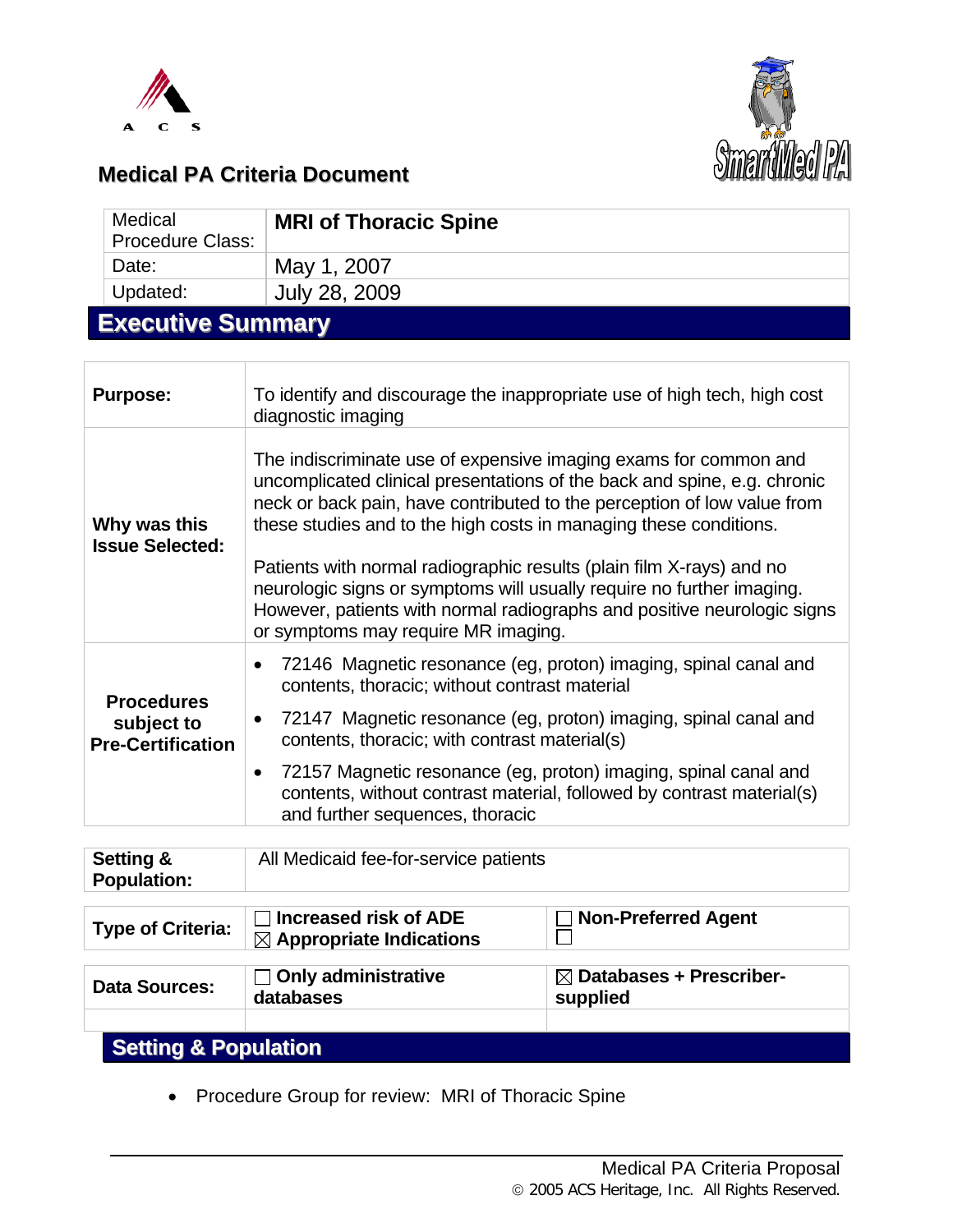- Common Diagnostic Indications: Pain, radiculopathy, new or progressive neurologic symptoms or deficits.
- Considerations: Unless contraindicated, MRI is the preferred modality for most thoracic spine imaging over CT, except for a few indications such as evaluation of suspected fracture or fracture follow-up.
- Age range: All patients

### **Approval Criteria**

**Patients with any of the following diagnostic indications for MRI of the Thoracic Spine, which may include supporting clinical information:** 

- Persistent pain or radiculopathy, with  $> 6$  weeks of conservative therapy and inadequate response to treatment. Note: children may not require 6 weeks
- New or progressive neurologic symptoms or deficits, e.g. motor or sensory loss attributable to thoracic spine pathology
- Signs or symptoms of spinal cord or nerve root compression, e.g. from disc herniation or spinal stenosis
- Multiple Sclerosis or other demyelinating diseases or myelopathies
- Infectious or inflammatory processes
- Possible spinal cord injury and post-traumatic neurologic deficit
- Post-operative evaluation, with new neurologic findings
- Tumor evaluation, for suspected or documented lesions
- Cauda /Equina Syndrome which may present with bilateral Radiculopathy, saddle anesthesia, bowel or bladder dysfunction
- Fracture evaluation for suspected or known fracture
- Severe scoliosis, which may include pre- or post-operative evaluation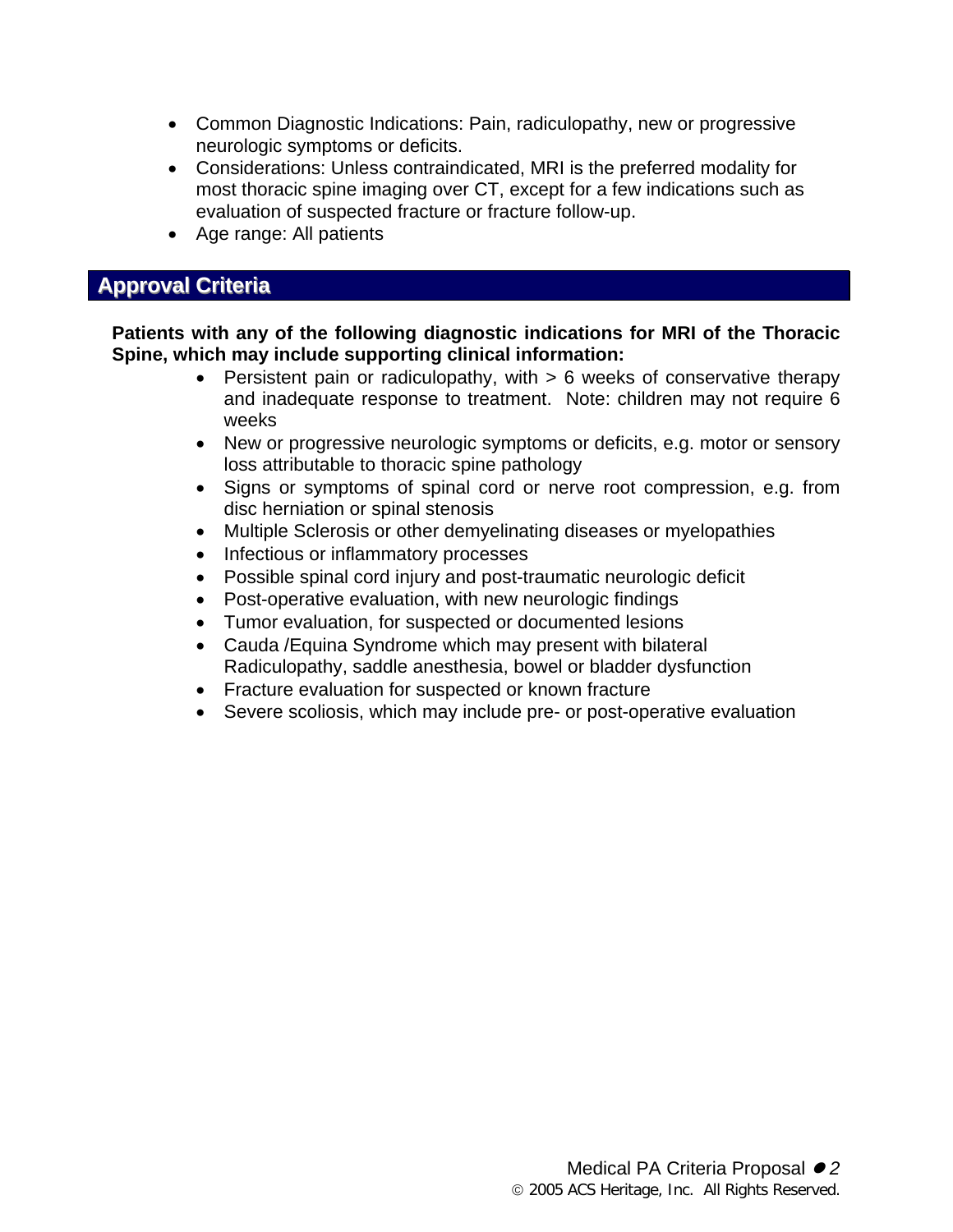#### **Approval Diagnoses (Appendix A)**

| <b>Condition</b>                                                                                                                | <b>Submitted ICD-9</b><br><b>Diagnoses</b>                                                       | <b>CPT</b>                                                           | <b>Date</b><br>Range |
|---------------------------------------------------------------------------------------------------------------------------------|--------------------------------------------------------------------------------------------------|----------------------------------------------------------------------|----------------------|
| Persistent pain or radiculopathy with<br>> 6 weeks of conservative therapy<br>and inadequate response to<br>treatment.          | 720.0 - 724.9, 729.2, 781 -<br>781.99, 782                                                       | 62310, 97530,<br>$97810 - 97814,$<br>98925 - 98929,<br>98940 - 98942 | 12 months            |
| New or progressive neurologic<br>symptoms or deficits (motor/sensory<br>loss) attributable to Thoracic spine<br>pathology       | 720.0 - 724.9, 729.2, 781 -<br>781.99, 782                                                       | <b>NA</b>                                                            | 12 months            |
| Signs or symptoms of spinal cord or<br>nerve root compression (disc<br>herniation/spinal stenosis)                              | 720.0 - 724.9, 729.2, 781 -<br>781.99, 782                                                       | <b>NA</b>                                                            | 12 months            |
| Multiple sclerosis or other<br>demyelinating diseases or<br>myelopathies                                                        | 340, 341 - 341.9                                                                                 | <b>NA</b>                                                            | 12 months            |
| Infectious or inflammatory processes                                                                                            | 730.9                                                                                            | <b>NA</b>                                                            | 12 months            |
| Possible spinal cord injury and post-<br>traumatic neurological deficit                                                         | 952.1 - 952.19, 952.8,<br>952.9                                                                  | NA                                                                   | 12 months            |
| Post-operative evaluation, with new<br>neurologic findings                                                                      | 720.0 - 724.9, 729.2, 781 -<br>781.99, 782                                                       | <b>NA</b>                                                            | 12 months            |
| Tumor evaluation, for suspected or<br>documented lesions                                                                        | 170, 192.2, 192.3, 192.8,<br>192.9, 198.3, 198.4, 213.2,<br>225.3, 225.4, 225.8, 225.9,<br>237.5 | <b>NA</b>                                                            | 12 months            |
| Cauda Equina Syndrome, which may<br>present with bilateral radiculopathy,<br>saddle anesthesia, bowel or bladder<br>dysfunction | 344.6 - 344.61                                                                                   | <b>NA</b>                                                            | 12 months            |
| Fracture evaluation, for suspected or<br>known fracture                                                                         | 805.2 - 805.3, 806.2 -<br>806.39                                                                 | <b>NA</b>                                                            | 12 months            |
| Other and unspecified Prion Disease<br>of the Central Nervous System                                                            | 046.79                                                                                           | <b>NA</b>                                                            | 12 months            |

## **Denial Criteria**

**Requests will be denied if patient has none of the above diagnostic indications for MRI of the Thoracic Spine. Some of these requested exams may be approvable upon the submission of appropriate supporting clinical information.** 

- For patients with chronic back pain and the absence of neurologic signs and symptoms, plain radiographs should usually be the initial study performed in their evaluation
- Has not had a Thoracic Spine X-ray in the last 60 days
- Have had a CT or MRI of the Thoracic Spine in the last 180 days